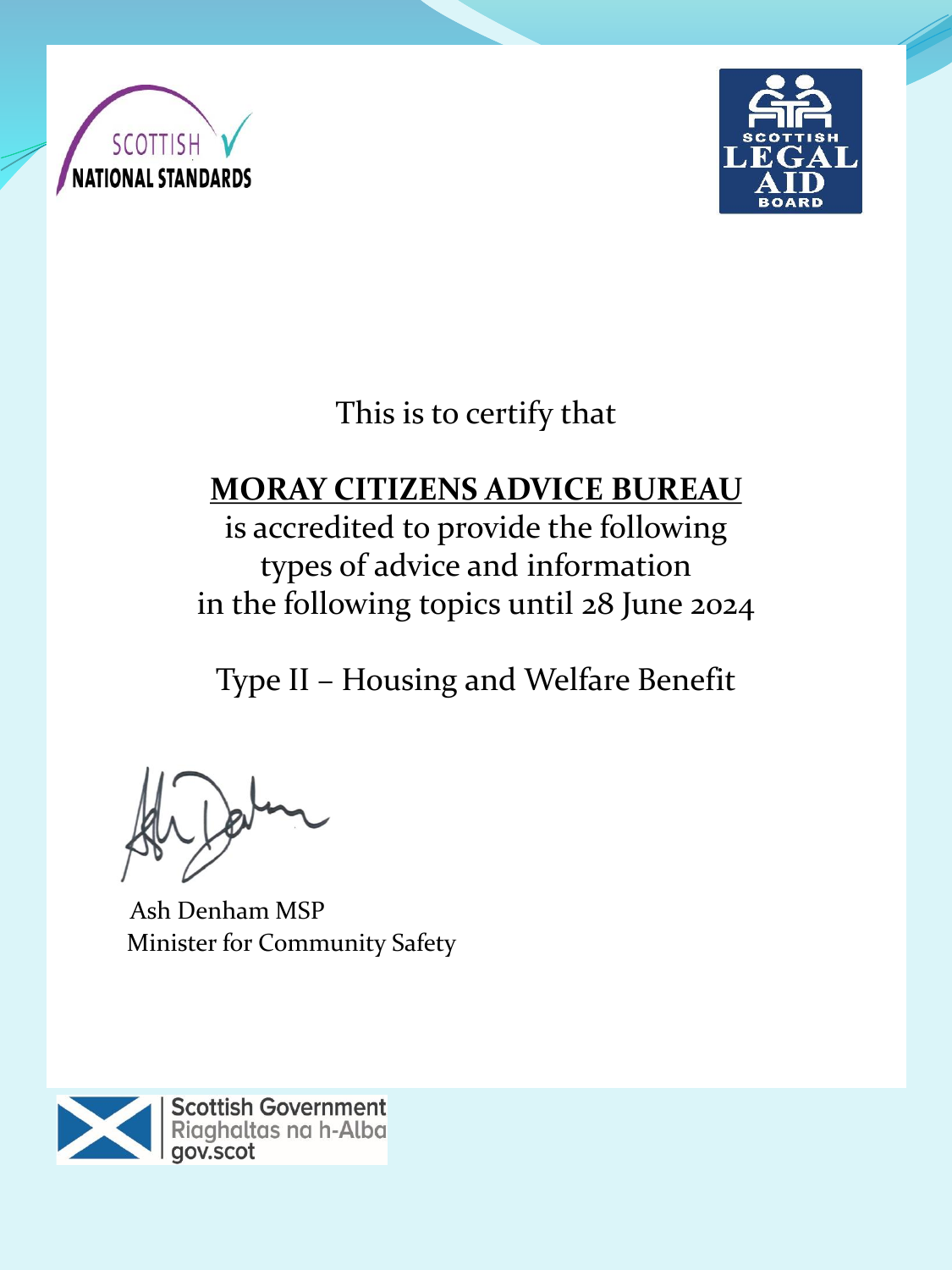# **2 Housing Specific Competences**

- 2.1 Rent Arrears Type II
- 2.2 Mortgages & Secured Loans Type II
- 2.3 Universal Credit for housing costs and Housing Benefit Adviser competences – Type II
- 2.4 Disrepair in Rented Housing Type II
- 2.5 Housing Options Type II
- 2.7 Eviction Type II
- 2.8 Anti-Social Behaviour Type II
- 2.9 Harassment and Illegal Eviction– Type II
- 2.10 Homelessness Type II
- 2.11 Relationship Breakdown Type II
- 2.12 Rent: Private Sector Type II
- 2.13 Security of Tenure Type II
- 2.14 Statutory Tenancy Rights Type II
- 2.15 Repair and Improvement Grants Type II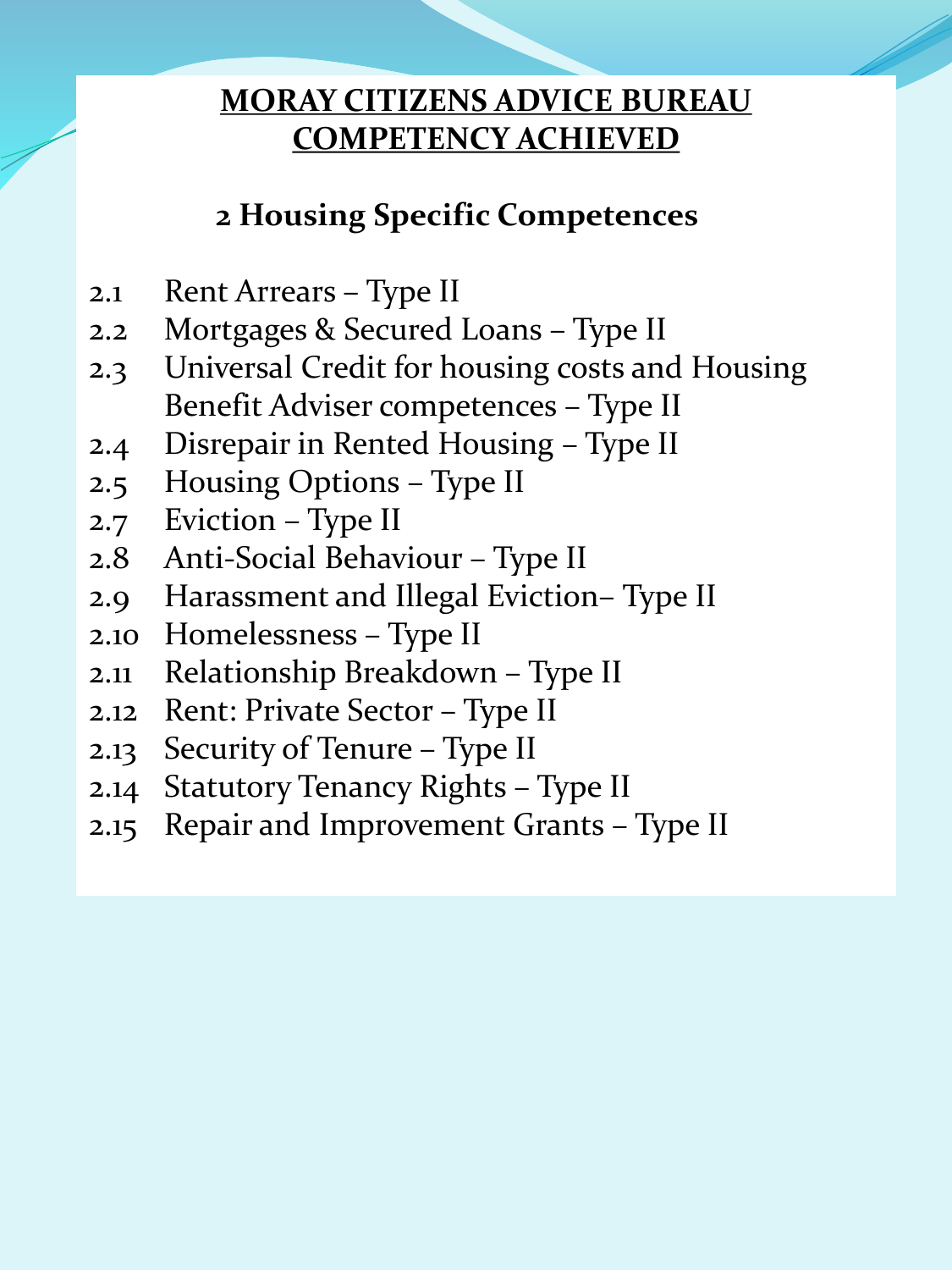# **3 Money and Welfare Benefits Related to Advice Competences – Foundation Knowledge**

- 3.1 Administrative Structure of the Benefits and Tax Credits Systems – Type II
- 3.2 National Insurance Scheme Type II
- 3.3 Claims & Backdating Type II
- 3.4 Decision-Making, Disputes and Appeals Type II
- 3.5 Benefit & Tax Credit Overpayments Type II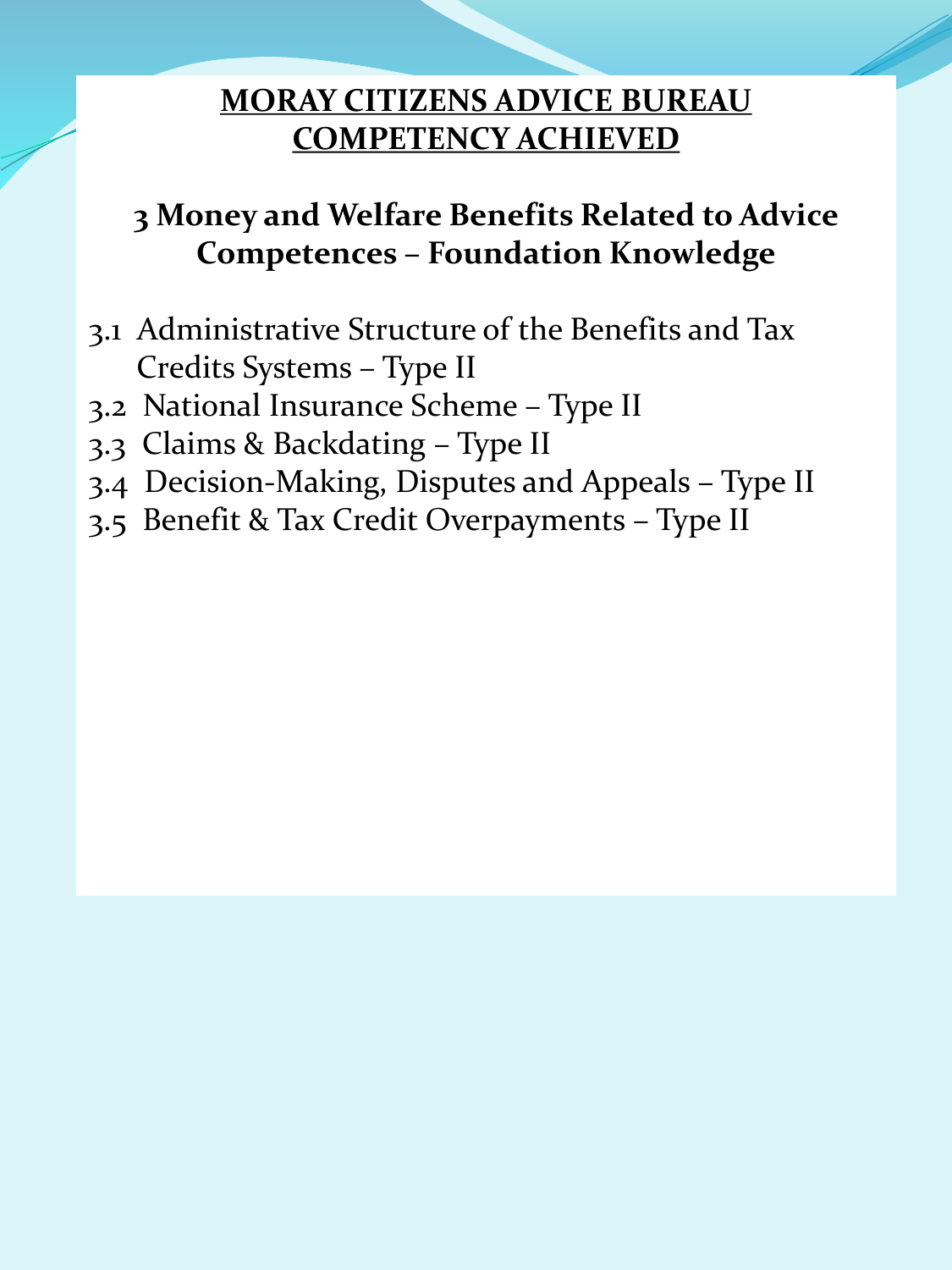# **4 Money and Welfare Benefits Related Advice Competences – Specialist Areas**

- 4.1 Means-Tested Benefits Type II
- 4.2 Universal Credit Type II
- 4.3 Tax Credits Type II
- 4.4 The Social Fund & the Scottish Welfare Fund. Type II
- 4.5 The Impact of Work on Benefits Type II
- 4.6 Child Element of Universal Credit, Child Benefit, Kinship Care Allowance & Guardian's Allowance – Type II
- 4.7 State Retirement Pension Type II
- 4.8 Personal Independence Payment, Disability Living Allowance & Attendance Allowance – Type II
- 4.9 Benefits for People who have Limited Capability for Work – Type II
- 4.10 Benefits for Industrial Injury and Disease Type II
- 4.11 Benefits for Veterans Type II
- 4.12 Carers Allowance Type II
- 4.13 Jobseeker's Allowance– Type II
- 4.14 Benefits for Maternity, Paternity and Adoption Type II
- 4.15 Bereavement Benefits Type II